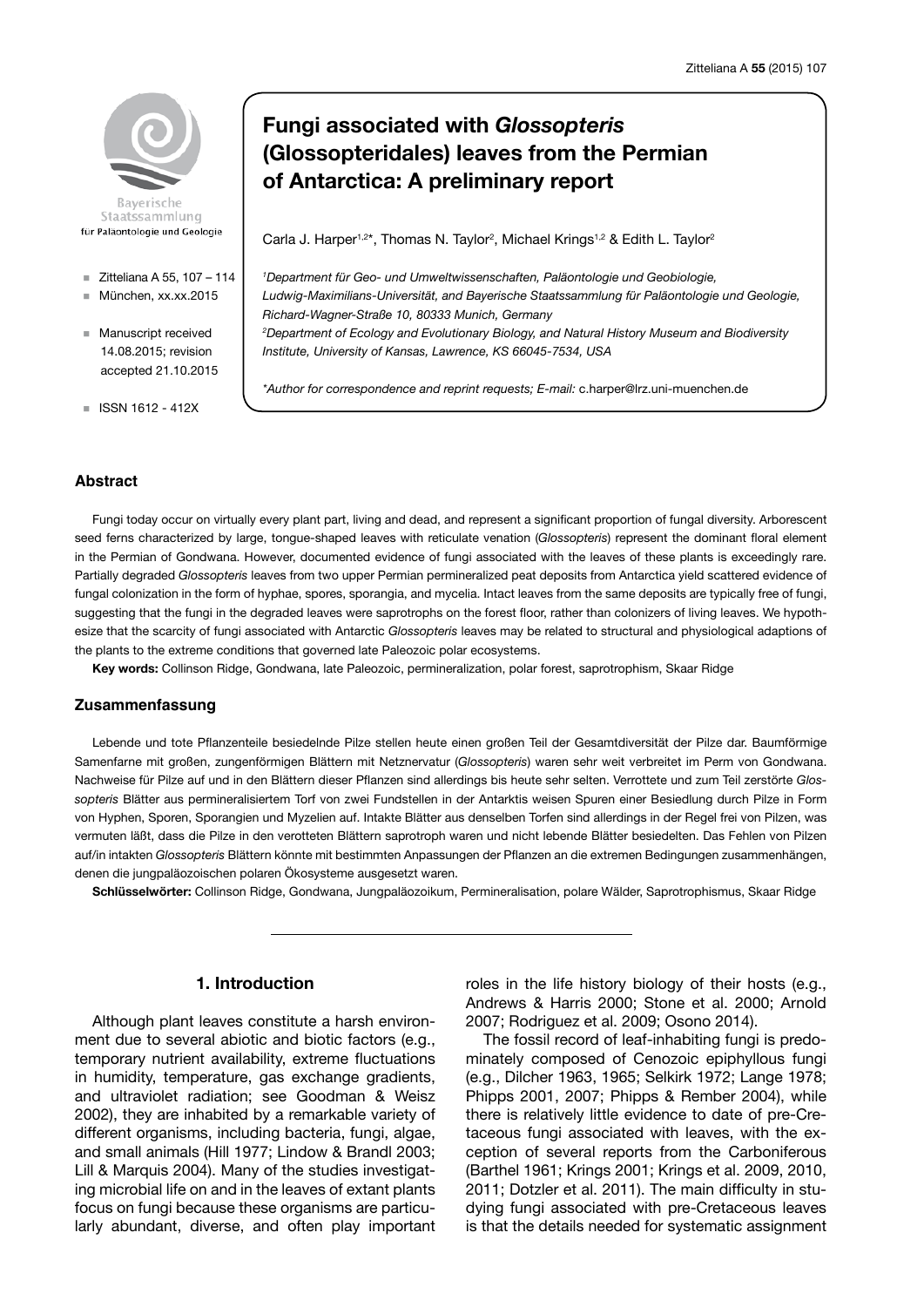#### Zitteliana A **55** (2015) 108

are often not preserved or lost through fossil preparation (Taylor et al. 2011). Undeterminable hyphal fragments and propagules are usually the only evidence of the presence of fungi on/in fossil leaves.

There is only one record of fungi associated with Permian leaves from Antarctica (Holdgate et al. 2005: fig. 14i). This scarcity of documented evidence is surprising since structurally preserved Permian leaves occur in abundance in several permineralized peat deposits and have been studied intensively (e.g., Pigg 1990; Taylor & Taylor 1990; Pigg & Taylor 1993; Li et al. 1994; McLoughlin & Drinnan 1996; Pigg & McLoughlin 1997; Hilton et al. 2001; McManus et al. 2002). Moreover, foliar fungi are extremely widespread in modern ecosystems (Schulz & Boyle 2005). The most commonly found leaves in the Permian peats of Antarctica are those of Glossopteridales, an extinct group of seed plants that dominated the vegetation of Gondwana during the Permian (Taylor et al. 2009). *Glossopteris* leaves are lanceolate to tongue-shaped, entire margined, and characterized by a venation consisting of a strong midrib made up of multiple vascular strands, and second-order veins forming a reticulate pattern by frequent anastomoses (Pant & Singh 1974; Trivett & Pigg 1996).

Permineralized *Glossopteris* leaves and leaf mats (i.e., dense accumulations of leaves) are known from two localities in Antarctica, i.e. Skaar Ridge (Pigg 1990; Schwendemann 2010) and Collinson Ridge (McManus et al. 2002). In this study, we describe a variety of fungal remains that are associated with these leaves or occur in the peat matrix surrounding the leaves. The fungi were probably not foliar epiphytes or endophytes, but rather belonged to the community of saprotrophs that were involved in the decomposition of dead plant matter on the forest floor. This discovery contributes to a more complete understanding of the multiple associations and interactions that sustained the polar forest ecosystems of Antarctica during the Permian.

## **2. Material and methods**

Late Permian permineralized peat containing

*Glossopteris* leaves comes from Skaar Ridge (84º 49' 11.8" S, 163º 20' 37.0" E; 2300 m, 8600 ft) located within the Buckley Formation near the Beardmore Glacier Area, Queen Alexandra Range, central Transantarctic Mountains, Antarctica (for details on the geological setting, refer to Barrett et al. 1986; Isbell 1990; Collinson et al. 1994). Additional material, also late Permian in age, comes from a lens of silicified peat, 6 m across and 0.6 m thick, within a medium-grained sandstone on Collinson Ridge (85º 13' S, 175º 21' W), presumably located in the lower part of the Fremouw Formation, central Transantarctic Mountains, Shackleton Glacier area (details on the geological setting can be found in Collinson & Hammer 1996; McManus et al. 2002).

Specimens were prepared according to the standard thin-section techniques outlined in Hass & Rowe (1999). Pieces of peat were mounted on microscope slides using Hillquist 2-part A-B epoxy compound, and cut to a thickness of ~250 µm. The wafer was then ground to a thickness of ~50–65  $\mu$ m and analyzed in transmitted light. Digital images were captured with a Leica DC500 digital camera and processed using Adobe Photoshop CS 6. Images of the same specimen were recorded at multiple focal planes and stacked to produce composite images (Pl. 1, Figs 2, 5–7, 9, 10, 13–17 in this study; e.g., Bercovici et al. 2009). Measurements were taken using ImageJ 1.48b software (Abràmoff et al. 2004). Specimens and slides are deposited in the Paleobotanical Collections, Biodiversity Institute, University of Kansas (KUPB) under accession numbers KUPB 15312–15375, 19967–19969, and 30713–30745.

# **3. Results**

#### **3.1 Host leaves**

*Glossopteris* leaves from both localities are mostly preserved in a more or less advanced state of degradation, and thus lack diagnostic characters that could be used to assign them to a species; intact leaves also occur but are comparatively rare. Paradermal sections of the leaves show the large meshes

**Plate 1:** Fungal remains associated with Permian *Glossopteris* leaves from Antarctica. **(1)** Peat containing highly degraded *Glossopteris* leaves (L) in cross section; brackets denote leaf ends; slide no 30713; scale bar = 250 μm. **(2)** Vascular bundle of *Glossopteris* containing septate hypha (arrow); slide no 30713; scale bar = 25 μm**. (3)** Degraded mesophyll containing chytrid-like structure with minute filament (arrow) and possible discharge opening; slide no. 30713; scale bar = 5 μm. **(4)** Chytrid-like organism with discharge pore (arrow); slide no. 30714; scale bar = 5 μm. **(5)** Hypha in cross section on leaf surface (arrow); slide no. 30715; scale bar = 10 μm. **(6)** Leaf with preserved epidermis (Epi) showing fungal hyphae (arrows) in mesophyll and on adaxial surface; slide no. 30716; scale bar = 50 μm. **(7)** Hyphae penetrating mesophyll cell wall (arrow); slide no. 30717; scale bar = 25 μm. **(8)** Degraded *Glossopteris* leaf (epidermis of leaf = Epi) containing clusters of spores (arrow); slide no. 30714, scale bar = 250 μm. **(9)** Detail of Pl. 1, Fig. 7, showing cluster of spores (S), each enveloped in a mantle composed of septate, thickened toruloid hyphae (arrows); scale bar = 10 μm. **(10)** Detail of Pl. 1, Fig. 9, showing hyphal mantle; scale bar = 5 μm. **(11)** Fungal mycelium (M) in matrix between *Glossopteris* leaves (vascular bundle = VB); slide no. 30715; scale bar = 100 μm. **(12)** Detail of Pl. 1, Fig. 9, showing largely unbranched hyphae forming a mycelium; scale bar = 25 μm. **(13, 14)** Putative chlamydospores; white arrow in Pl. 1, Fig. 11 indicates hyphal attachment, black arrow in Pl. 1, Fig. 11 and white arrow in Pl. 1, Fig. 12 show internal spherules (probably reproductive units of mycoparasites); slides no. 30718 and 30719; Scale bars = 25 μm. **(15)** Small fungal spores (S); slide no. 30720; scale bar = 25 μm. **(16)** Detail of spore type in Pl. 1, Fig. 15 showing surface ornamentation (arrow); scale bar = 10 μm. **(17, 18)** *Combresomyces*-like putative peronosporomycete oogonium; arrows indicate papillations of oogonial wall bearing antler-like extensions; slides no. 30721 and 15366; scale bars = 25 μm.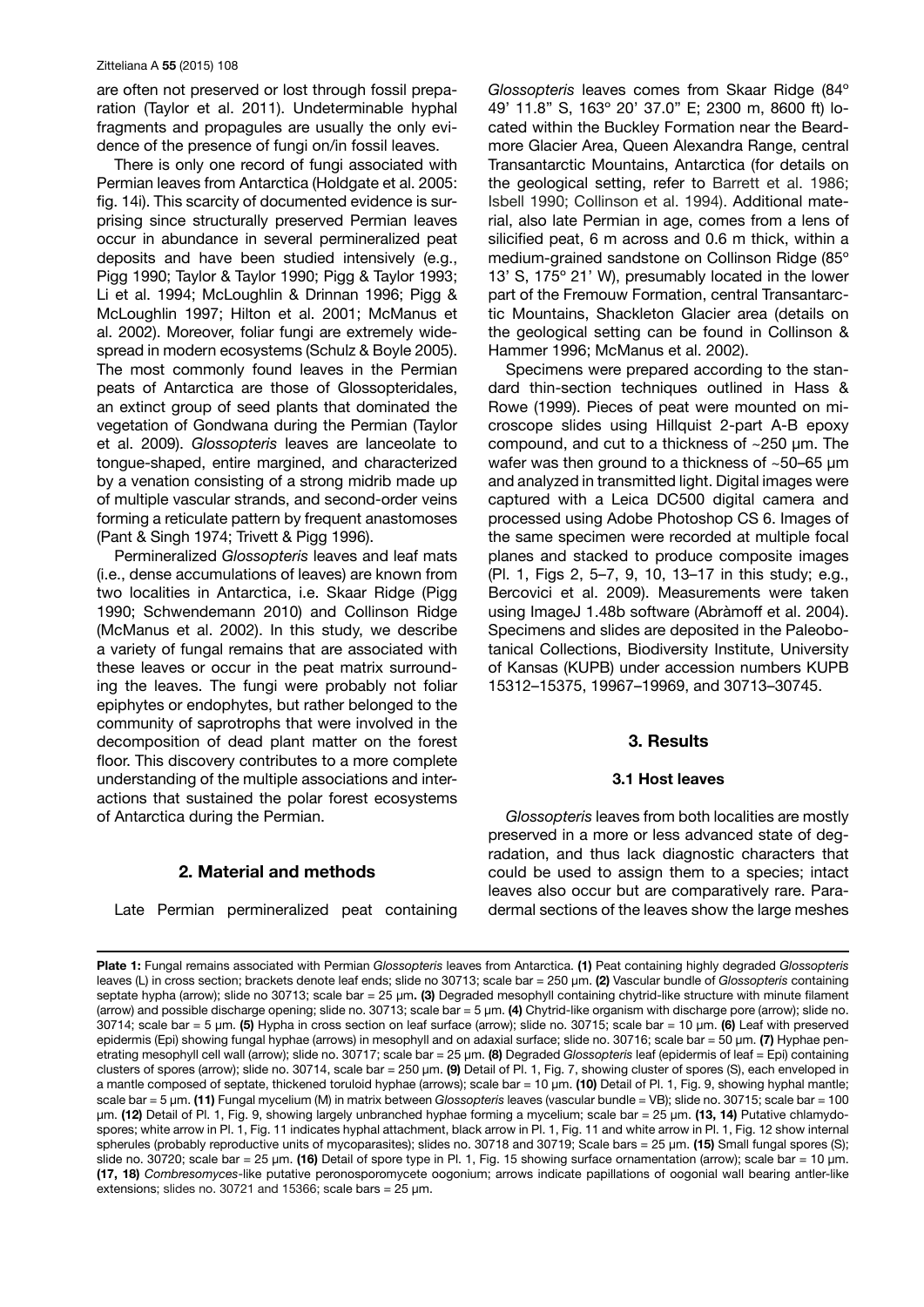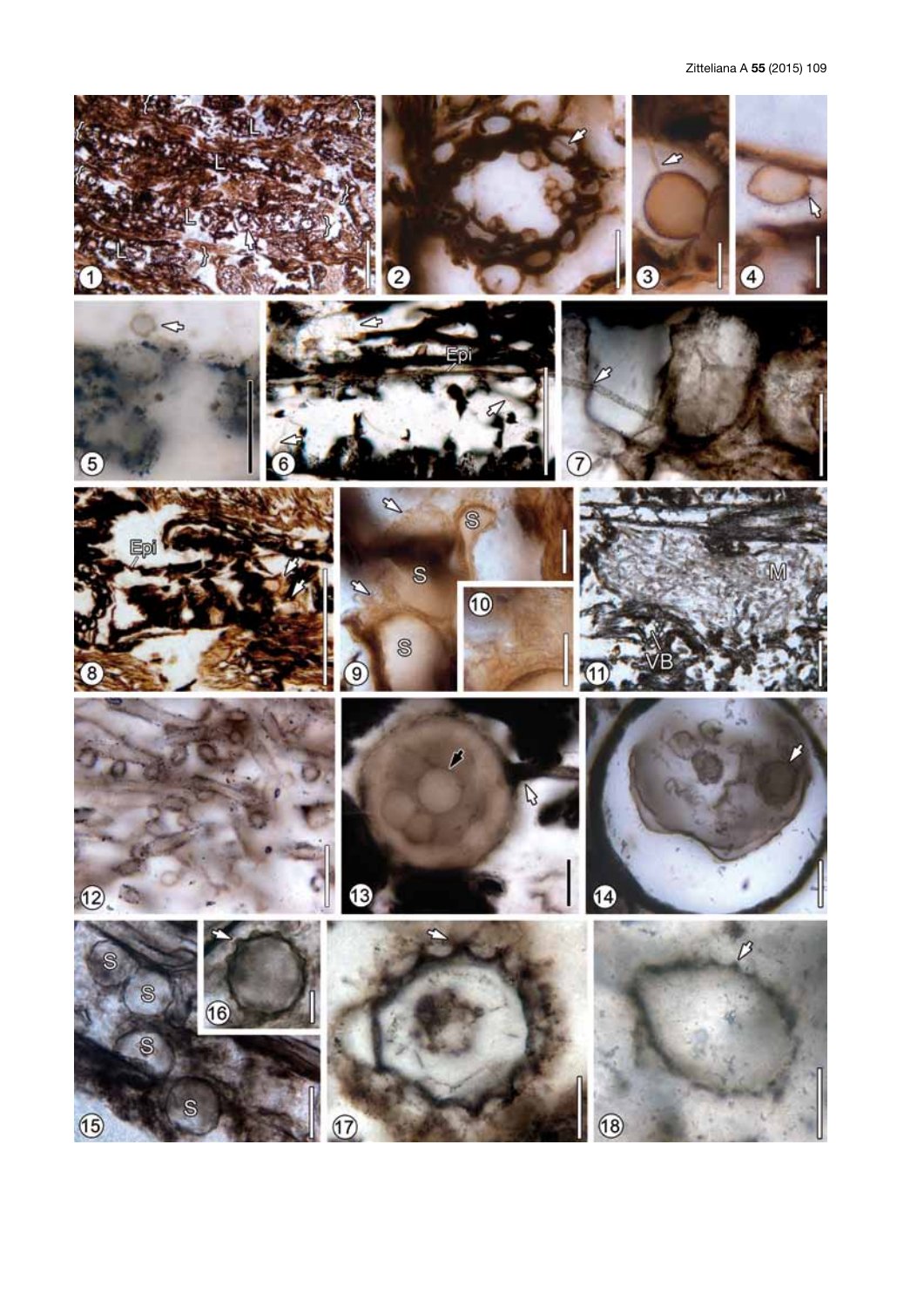#### Zitteliana A **55** (2015) 110

that represent the second-order venation, and often also the prominent midrib, thus attesting to the affinities of the leaves to *Glossopteris*. In transverse section, the bundle sheath, when preserved, is composed of thin-walled cells that sometimes include dark contents. Stomata are rarely preserved, but when observed, they are sunken. Typically the only remaining components of the leaf that are consistent preserved are the parallel, thick-walled vascular bundles (Pl. 1, Fig. 1).

More than 200 intact leaves and leaf fragments from Skaar Ridge and 50 fragmented leaves from Collinson Ridge were examined. Fungal remains were detected in ~10% of the degraded leaves and leaf fragments from Skaar Ridge, whereas the material from Collinson Ridge yielded only a single microorganism remain. Interestingly, none of the intact *Glossopteris* leaves from either locality yielded evidence of fungal colonization.

### 3.2 Fungi associated with *Glossopteris* leaves

The most common fungal remains associated with degraded *Glossopteris* leaves are ramifying, septate hyphae (2–4 µm in diameter) that penetrate the walls of individual tracheids within the vascular bundles (Pl. 1, Fig. 2). Additional fungal remains in tracheids include spherical structures that fully occlude the host cells, with attachment points at the base of the spheroidal structure to the host. In the highly degraded mesophyll of several leaves, small circular to pyriform structures occur that range from 8-10 µm in diameter. Only one of these structures (Pl. 1, Fig. 3) shows what appears to be a rhizomycelial attachment or subtending hypha/filament <1 um in diameter. An additional feature of these structures includes a putative discharge pore (Pl. 1, Fig. 4). Other leaves show fungal hyphae extending along the leaf surface (Pl. 1, Fig. 5). Many of the leaves also contain tenuous hyphae, usually less than 1 µm in diameter, that branch at right angles and are septate (Pl. 1, Fig. 6). Leaves in which the mesophyll tissue is more or less intact may also contain larger septate hyphae that directly penetrate through the cell walls (Pl. 1, Fig. 7).

Clustered spores surrounded by what appears to be a hyphal mantle or mycelium have been found in two transversely sectioned leaves (Pl. 1, Figs 8, 9). Spores are up to 37 µm in diameter, and the interwoven hyphae enveloping the spores are 2 µm in diameter (Pl. 1, Fig. 9, 10). There is also a single specimen of a larger portion of a mycelium composed of interlaced, largely unbranched septate hyphae (Pl. 1, Figs 11, 12).

## 3.3 Fungal remains in the matrix surrounding the *Glossopteris* leaves

Eight morphologically distinct types of fungal reproductive units, as well as several types of remains attributable to the fungus-like Peronosporomycetes, have been discovered in the ambient peat matrix surrounding the *Glossopteris* leaves. These have been designated as numbered morphotypes because each lacks sufficient characters to assign it formally to a taxonomic category.

Fungal reproductive units that display a hyphal attachment are all terminal, and there is no evidence of the parental system on which they were produced. Morphotype 1 is  $~1$   $~40$   $~\mu$ m in diameter; wall features are not discernible. Some of the units contain between 1 and 3 internal spherules, each approximately 10 µm in diameter. Morphotype 2 is slightly larger than type 1 (i.e. up to 50 µm in diameter) and the wall is up to 3 µm thick. The subtending hypha is approximately 5 µm in diameter. Internal spherules present in some of the specimens range from 6 to 10 µm in diameter (black arrow in Pl. 1, Fig. 13). Morphotype 3 is similar to type 2, up to 45 µm in diameter, but the wall is thinner  $\left($  <2  $\mu$ m thick). This type is only found within fragments of *Vertebraria* root tissue cooccurring with the leaves in the litter mats. Morphotype 4 is slightly pyriform, approximately 35 µm at the widest point, and possesses a wall 4-5  $\mu$ m thick; a hyphal attachment may be visible at the narrow end. Morphotype 5 is ~80 µm in diameter and has a wall that is 6–8 µm thick; small spherical structures may be present in the lumen (arrow in Pl. 1, Fig. 14). Morphotype 6 ranges from 15 to 25 µm in diameter and occurs within degrading plant tissues and the matrix, and at varying focal planes reveals some surface ornamentation (Pl. 1, Figs 15, 16). Morphotype 7 is approximately 40 µm in diameter, with a distinctly two-layered wall that reaches 5–7 µm in thickness. Morphotype 8 is also characterized by a two-layered wall up to 8 μm thick, but is up to 50 μm in diameter and shows a blunt attachment point.

Pyriform to ovoid structures up to 80 μm in diameter that occur scattered throughout the peat closely resemble the fossil genus *Combresomyces*, and thus are interpreted as oogonia of members of the fungus-like Peronosporomycetes (see Dotzler et al. 2008; Schwendemann et al. 2009; Slater et al. 2013). All are characterized by a surface ornament composed of antler-like extensions positioned on hollow, column-like or broadly triangular papillations of the wall (Pl. 1, Figs 14, 17). Moreover, most occur at the tip of a short segment of the parental hypha; a septum is sometimes visible between the oogonium and subtending hypha. One specimen of this type represents the only microorganism recorded to date from the peat at Collinson Ridge (Pl. 1, Fig. 18).

## **4. Discussion**

The fungal remains described here represent the first evidence of fungi associated with *Glossopteris* leaves from Antarctica. This discovery is important because documented evidence of fungi residing on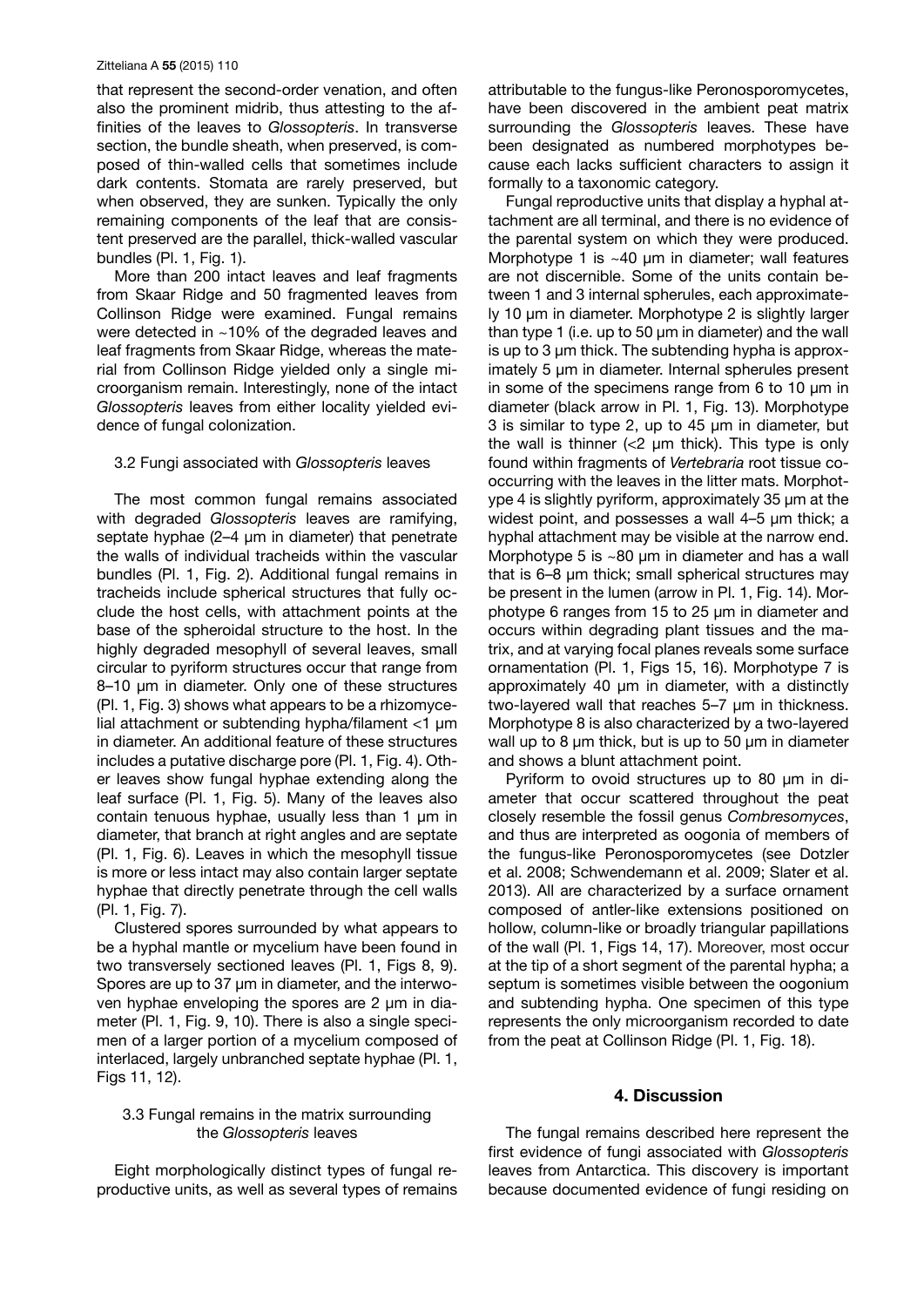In general, modern fungal leaf endophytes are defined functionally by their occurrence within asymptomatic (i.e., lacking visible disease symptoms at the moment of detection) tissue of living leaves (Schulz & Boyle 2005). This is problematic when studying fossil material. Krings et al. (2009) therefore offered the suggestion that, with fossils, the designation fungal endophyte should be understood as a strictly descriptive term, and used for all fungi that occur within intact plant cells or tissues in which there are no visible disease symptoms. However, when assessing the nutritional mode(s) of fungi associated with fossil leaves, it is necessary to evaluate as to whether the host leaf was alive and functional when colonized by the fungus or in the process of decay. Colonization of living leaves can be inferred by structural features such as host responses (e.g., callosities). However, without such features the condition of the host at the time of colonization cannot normally be resolved.

Although it is impossible at present to determine the nutritional mode(s) of the fungi associated with the *Glossopteris* leaves reported here, it is likely that the majority, if not all, were saprotrophs that were active in the degradation of organic matter on the forest floor, rather than colonizers of living leaves, or endophytes that acted as latent decomposers (Rajala et al. 2014). Support for this hypothesis is the absence of fungi associated with intact *Glossopteris*  leaves. Leaf litter communities today include multiple phyla of fungi that exhibit different types of nutritional modes, including mutualism, saprotrophism, and parasitism (Voříšková & Baldrian 2013). The globose fungal reproductive units that occur in the peat matrix (Pl. 1, Figs 11, 13) are interpreted as chlamydospores produced by glomeromycotan fungi based on morphological similarities to the spores of certain extant Glomeromycota (e.g., Stürmer 2012). Many of the fossil chlamydospores occur in close proximity to narrow-diameter *Vertebraria*-type glossopterid rootlets that regularly co-occur with the *Glossopteris* leaves in the peat. *Vertebraria* rootlets have been shown to harbor endomycorrhizal fungi with affinities to the Glomeromycota (Harper et al. 2013), and it is therefore highly probable that some of the spores described here represent the propagules of these mycorrhizal fungi. Other fungal remains that are spheroidal might represent chytrid-like organisms based on the presence of what appear to be discharge pores (Pl. 1, Fig. 4) and rhizomycelial attachments (Pl. 1, Fig. 3). Finally, the clustered spores/ sporangia enveloped in a hyphal mantle (Pl. 1, Figs 7, 8) may have affinities to the Mucoromycotina.

The general scarcity of documented evidence of

fungi associated with *Glossopteris* leaves is surprising because glossopterid seed ferns were dominant elements in many forest ecosystems across Gondwana, and have been intensely studied for more than 150 years. One simple explanation for this apparent absence of evidence may be a general lack of interest in fungi by the scientists studying *Glossopteris* leaves. Moreover, the research focus on the leaves might have created a collection bias for well-preserved specimens rather than those that are tattered or degraded. On the other hand, there might also be biological factors that have contributed to the scarcity of fungi on and in *Glossopteris* leaves, especially from Antarctica.

One factor may be the cuticle of *Glossopteris*  leaves. The plant cuticle serves two principal functions, i.e., as a hydrophobic barrier that prevents desiccation, and as a structural defense against several adverse abiotic and biotic factors (Martin 1964; Kerstiens 1996; Nawarth 2006). Moreover, some leaf cuticles contain various secondary compounds that are effective as fungal deterrents (Canhoto & Graça 1999; Domínguez et al. 2011). It is therefore possible to hypothesize that perhaps the cuticle of the *Glossopteris* leaves from Antarctica contained especially high levels of substances with fungicidal properties. Geochemical analyses of *Glossopteris* leaves that might assess the chemical composition of the cuticle have not been conducted to date. However, such techniques have been used with geologically younger fungus-infected and non-infected gymnosperms to assess the lipid content in the cuticle (Tu et al. 2000). The results of this study indicate that the fungi in the infected specimens produced specific post-infection degradational compounds, and thus we can infer that biogeochemical data on fungal interactions has the potential to be extracted from fossil plants.

A second factor that may have contributed to the scarcity of leaf fungi associated with Antarctic glossopterids concerns the physiology of the Antarctic glossopterid seed ferns. Antarctica has remained in approximately the same south polar position during the majority of the Phanerozoic (Torsvik & Cocks 2013). The paleogeographic position of the continent makes the late Paleozoic forest ecosystems of Antarctica a unique setting with no modern analogue. Especially interesting are the light regimes, which would have comprised 4 months of 24-hours light exposure, 4 months of 24-hours total darkness, and 4 months of transitionary light regimes (Taylor & Ryberg 2007). One of the many research questions concerning these unique high-paleolatitude forests encompasses leaf longevity in glossopterids, i.e. whether the trees were deciduous or evergreen (Gulbranson et al. 2014). The presence of *Glossopteris* leaf mats has been used to suggest that the trees were deciduous (Axelrod 1984); however, recent studies indicate that the forests contained mixed populations of evergreen and deciduous trees (Gulbranson et al. 2012, 2014). Schwendemann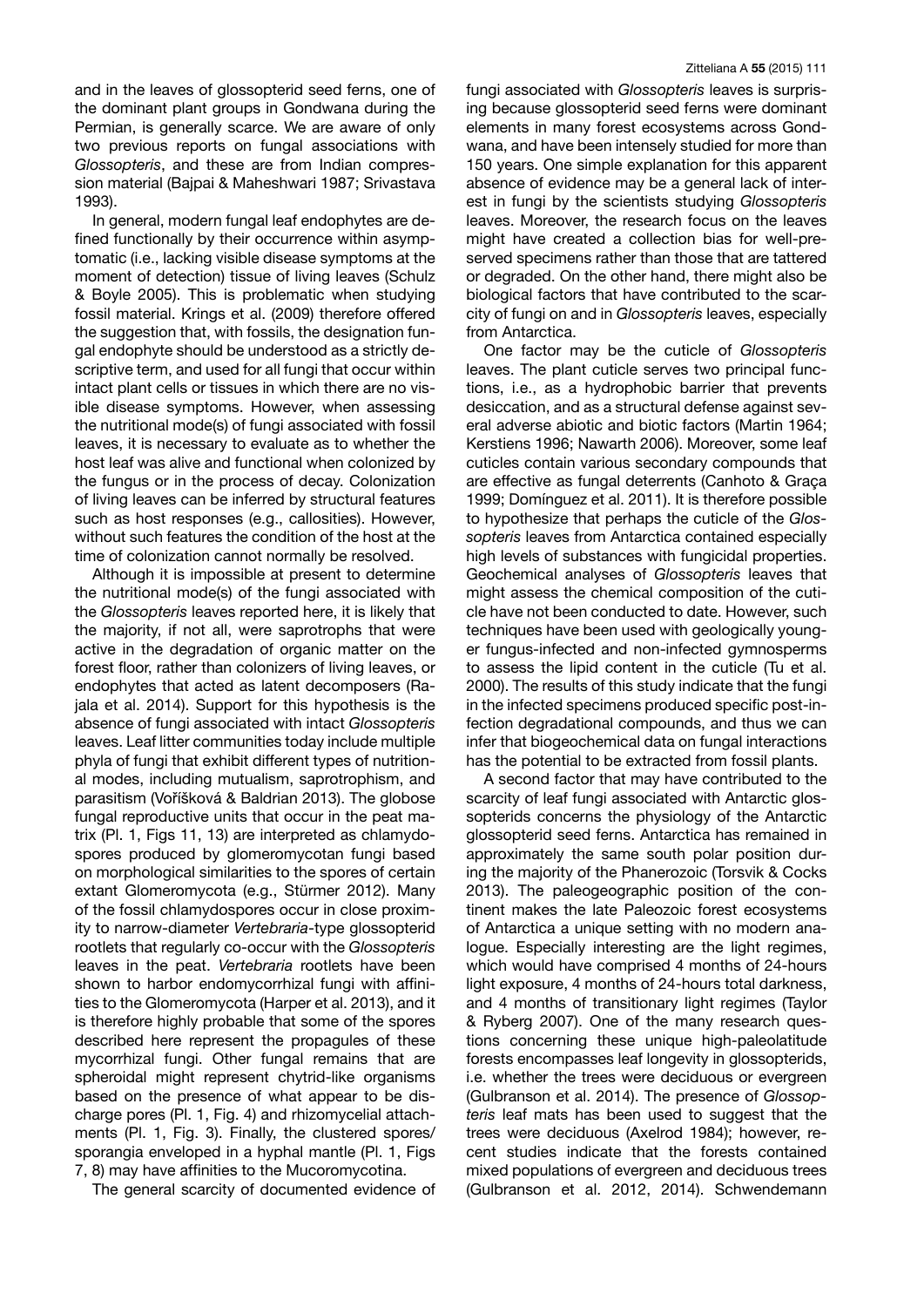### Zitteliana A **55** (2015) 112

(2010) suggests that *Glossopteris* plants exhibited a mixed  $\text{C}_\text{3}$ - $\text{C}_\text{4}$  intermediate physiology that may have played a vital role as an adaptation to the extreme light regimes. Factors such as seasonality and leaf age are known to greatly influence the abundance and diversity of leaf fungi in modern plants (e.g., Osono 2008). Low foliar fungal diversity in plants from high latitude ecosystems has been suggested to be due in part to the high amount and prolonged exposure to light in these environments (Millberg et al. 2015). It is therefore possible to envision that the extreme conditions which governed the polar Permian ecosystems had an significant effect on fungal colonization of *Glossopteris* leaves.

A third aspect concerns the fact that the permineralized *Glossopteris* leaves and leaf mats from Antarctica all represent allochthonous assemblages of plant parts that have been exposed to the peatforming process for some time and then transported. This may have resulted in leaves being exposed to high levels of mechanical destruction prior to permineralization. The depositional setting for the peat deposits from Skaar Ridge has been interpreted as peat blocks that were rafted (prior to permineralization) into the depositional area during a flood and then became stranded on sand bars as flood waters subsided (Taylor et al. 1989). These processes might have removed or destroyed fungi that, if at all present, were only loosely attached to the leaves (e.g., epiphyllous fungi). Moreover, it is possible to speculate that the decayed and fragmented *Glossopteris* leaves probably represent a late stage in the degradation process in which they no longer provided the necessary nutrients for saprotrophic fungi, and thus were rarely colonized.

#### **5. Conclusion**

The evidence presented in this paper suggests that fungi are generally scarce as inhabitants of Permian *Glossopteris* leaves from Antarctica, and limited to saprotrophs on the forest floor. However, we are currently unable to determine whether this scarcity of evidence reflects a preservation bias, or if living Antarctic *Glossopteris* leaves were in any way colonized by fungi. Reports of what appear to be microthyriaceous fungi on *Glossopteris* from India (Bajpai & Maheshwari 1987; Srivastava 1993) suggest that at least some glossopterid leaves in vivo were inhabited by fungi. One interesting speculation suggests that the environmental conditions governing the Antarctic continent during the Permian, along with special adaptations evolved by the plants exposed to these conditions, adversely affected fungal colonization. While there is currently no evidence to support this hypothesis, geochemical analyses (e.g., biomarker analysis) represent a promising new tool with which substances related specifically to the presence of fungi may be identified in fossil leaves,

and thus would demonstrate the presence of fungi in the absence of body fossils (Harper et al. 2015). We hope that by reporting the scattered evidence that is available we will further stimulate interest in searching out fungal remains in and on leaves throughout the geologic record, and thus increase the body of data that can be used to document precisely when and how certain types of fungal associations and interactions with the phyllosphere initially evolved.

## **Acknowledgments**

We thank Erik L. Gulbranson (Milwaukee, WI, USA) and Evelyn Kustatscher (Bolzano, Italy) for fruitful discussion, and Rudolph Serbet (Lawrence, KS, USA) for technical assistance. Financial support was provided by the Alexander von Humboldt-Foundation (3.1-USA/1160852 STP to CJH), and the National Science Foundation (EAR-0949947 to TNT and MK; OPP-0943934 to ELT and TNT). This paper greatly benefited from insightful comments and suggestions by Ari Jumpponen (Manhattan, KS, USA).

## **6. References**

- Abràmoff MD, Magelhães PJ, Ram SJ. 2004. Image Processing with ImageJ. Biophotonics International 11, 36–42.
- Andrews JH, Harris RF. 2000. The ecology and biogeography of microorganisms on plant surfaces. Annual Review of Phytopathology 38, 145–180.
- Arnold AE. 2007. Understanding the diversity of foliar endophytic fungi: Progress, challenges, and frontiers. Fungal Biology Reviews 21, 51–66.
- Axelrod DI. 1984. An interpretation of Cretaceous and Tertiary biota in polar regions. Palaeogeography, Palaeoclimatology, Palaeoecology 45, 105–147.
- Bajpai U, Maheshwari HK. 1987. Epiphyllous fungi from the Gondwana. Palaeobotanist 36, 210–213.
- Barrett PJ, Elliot DH, Lindsay JF. 1986. The Beacon Supergroup (Devonian-Triassic) and Ferrar Group (Jurassic) in the Beardmore Glacier area, Antarctica. In: MD Turner, JF Splettstoesser (Eds), Geology of the Central Transantarctic Mountains. Washington DC, Antarctic Research Series 36, American Geophysical Union, 339–428.
- Barthel M. 1961. Ein Pilzrest aus dem Saarkarbon. Geologie 10, 856–857.
- Bercovici A, Hadley A, Villanueva-Amadoz U. 2009. Improving depth of field resolution for palynological photomicrography. Palaeontologia Electronica 12, 12 p. [available online at: http:// palaeoelectronica.org/2009\_2/170/170.pdf; last accessed May 17, 2011]
- Canhoto C, Graça MAS. 1999. Leaf barriers to fungal colonization and shredders (*Tipula lateralis*) consumption of decomposing *Eucalyptus globulus*. Microbial Ecology 37, 163–172.
- Collinson JW, Isbell JL, Elliot DH, Miller MF, Miller JMG, Veevers JJ. 1994. Permian-Triassic Transantarctic basin. Geological Society of America Memoir 184, 173–222.
- Collinson JW, Hammer WR. 1996. New observations on the Triassic stratigraphy of the Shackleton Glacier region. Antarctic Journal of the United States 31/5, 9–12.
- Dilcher DL. 1963. Eocene epiphyllous fungi. Science 142, 667–669.
- Dilcher DL. 1965. Epiphyllous fungi from Eocene deposits in western Tennessee, U.S.A. Palaeontographica 116B, 1–54.
- Domínguez E, Cuartero J, Heredia A. 2011. An overview on plant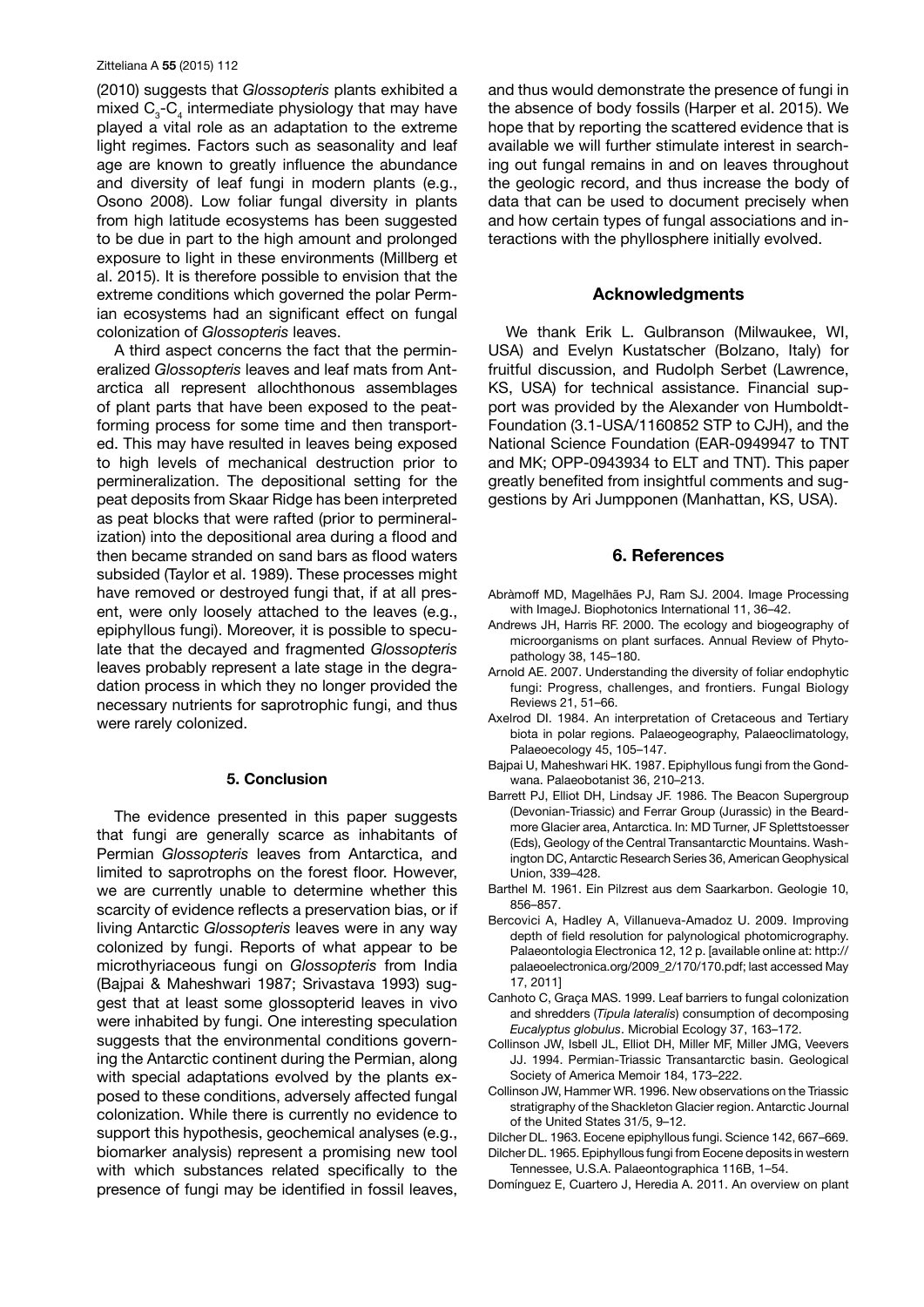cuticle biomechanics. Plant Science 181, 77–84.

- Dotzler N, Krings M, Agerer R, Galtier J, Taylor TN. 2008. *Combresomyces cornifer* gen. sp. nov., an endophytic peronosporomycete in *Lepidodendron* from the Carboniferous of central France. Mycological Research 112, 1107–1114.
- Dotzler N, Taylor TN, Galtier J, Krings M. 2011. *Sphenophyllum* (Sphenophyllales) leaves colonized by fungi from the Upper Pennsylvanian Grand-Croix cherts of central France. Zitteliana A 51, 3–8.
- Goodman RM, Weisz JB. 2002. Plant-microbe symbioses: An evolutionary survey. In: JT Staley, AL Reysenbach (Eds), Biodiversity of Microbial Life. Foundation of Earth's Biosphere. New York, NY, Wiley-Liss, Inc., 237–287.
- Gulbranson EL, Isbell JL, Taylor EL, Ryberg PE, Taylor TN, Flaig PP. 2012. Permian polar forests: Deciduousness and environmental variation. Geobiology 10, 479–495.
- Gulbranson EL, Ryberg PE, Decombeix A-L, Taylor EL, Taylor TN, Isbell JL. 2014. Leaf habit of Late Permian *Glossopteris* trees from high-palaeolatitude forests. Journal of the Geological Society 171, 493–507.
- Harper CJ, Taylor TN, Krings M, Taylor EL. 2013. Mycorrhizal symbiosis in the Paleozoic seed fern *Glossopteris* from Antarctica. Review of Palaeobotany and Palynology 192, 22–31.
- Harper CJ, Olcott Marshall A, Marshall CP, Taylor TN, Krings M, Taylor EL. 2015. Biomarkers in paleomycology – A case study using fungus-infected Permian woods from Antarctica. Abstract ID 337. Botanical Society of America, July 27, Edmonton, Alberta, Canada.
- Hill DJ. 1977. The role of *Anabaena* in the *Azolla-Anabaena* symbiosis. New Phytologist 78, 611–616.
- Hilton J, Wang SJ, Galtier J, Li CS. 2001. An Early Permian plant assemblage from the Taiyuan Formation of northern China with compression/impression and permineralized preservation. Review of Palaeobotany and Palynology 114, 175–189.
- Holdgate GR, McLoughlin S, Drinnan AN, Finkelman RB, Willett JC, Chiehowsky LA. 2005. Inorganic chemistry, petrography and palaeobotany of Permian coals in the Prince Charles Mountains, East Antarctica. International Journal of Coal Geology 63, 156–177.
- Isbell JL. 1990. Depositional architecture of the Lower Permian Weller Coal Measures, southern Victoria Land. Antarctic Journal of the United States 25/5, 28–29.
- Kerstiens G. 1996. Signaling across the divide: a wider perspective of cuticular structure – function relationships. Trends in Plant Science 1, 125–129.
- Krings M. 2001. Pilzreste auf und in den Fiedern zweier Pteridospermen aus dem Stefan von Blanzy-Montceau (Zentralfrankreich). Geologica Saxonica – Abhandlungen des Staatlichen Museums für Mineralogie und Geologie Dresden 46/47, 189–196.
- Krings M, Dotzler N, Taylor TN, Galtier J. 2009. A Late Pennsylvanian fungal leaf endophyte from Grand-Croix, France. Review of Palaeobotany and Palynology 156, 449–453.
- Krings M, Taylor TN, Galtier J, Dotzler N. 2010. Microproblematic endophytes and epiphytes of fern pinnules from the Upper Pennsylvanian of France. Geobios 43, 503–510.
- Krings, M., Taylor TN, Dotzler N, Galtier J. 2011. Fungal remains in cordaite (Cordaitales) leaves from the Upper Pennsylvanian of central France. Bulletin of Geosciences 86, 777–784.
- Lange RT. 1978. Southern Australian Tertiary epiphyllous fungi, modern equivalents in the Australasian region, and habitat indicator value. Canadian Journal of Botany 56, 532–541.
- Li H, Tian B, Taylor EL, Taylor TN. 1994. Foliar anatomy of *Gigantonoclea guizhouensis* (Gigantopteridales) from the Upper Permian of Guizhou province, China. American Journal of Botany 80, 678–689.
- Lill JT, Marquis RJ. 2004. Leaf ties as colonization sites for forest arthropods: An experimental study. Ecological Entomology 29, 300–308.
- Lindow SE, Brandl MT. 2003. Microbiology of the phyllosphere. Applied and Environmental Microbiology 69, 1875–1883.
- Martin JT. 1964. Role of cuticle in the defense against plant disease. Annual Review of Phytopathology 2, 81–100.
- McLoughlin S, Drinnan AN. 1996. Anatomically preserved Permian *Noeggerathiopsis* leaves from East Antarctica. Review of Palaeobotany and Palynology 92, 207–227.
- McManus HA, Taylor EL, Taylor TN, Collinson JW. 2002. A petrified *Glossopteris* flora from Collinson Ridge, central Transantarctic Mountains: Late Permian or Early Triassic. Review of Palaeobotany and Palynology 120, 233–246.
- Millberg H, Boberg J, Stenlid J. 2015. Changes in fungal community of Scots pine (*Pinus sylvestris)* needles along a latitudinal gradient in Sweden. Fungal Ecology 17, 126–139.
- Nawrath C. 2006. Unraveling the complex network of cuticular structure and function. Current Opinions in Plant Biology 9, 281–287.
- Osono T. 2008. Endophytic and epiphytic phyllosphere fungi of *Camellia japonica*: Seasonal and leaf age-dependent variations. Mycologia 100, 387–391.
- Osono T. 2014. Diversity and ecology of endophytic and epiphytic fungi of tree leaves in Japan: A review. In: VC Verma, AC Gange (Eds), Advances in Endophytic Research. New Delhi, India, Springer India, 3–26.
- Pant DD, Singh RS. 1974. On the stem and attachment of *Glossopteris* and *Gangamopteris* leaves. Part II. Structural features. Palaeontographica 147B, 42–73.
- Phipps CJ. 2001. The Evolution of Epiphyllous Fungal Communities with an Emphasis on the Miocene of Idaho. Ph.D. Dissertation. University of Kansas, Lawrence, KS, USA, 151 p.
- Phipps CJ. 2007. *Entopeltacites remberi* sp. nov. from the Miocene of Clarkia, Idaho, USA. Review of Palaeobotany and Palynology 145, 193–200.
- Phipps CJ, Rember WC. 2004. Epiphyllous fungi from the Miocene of Clarkia, Idaho: Reproductive structures. Review of Palaeobotany and Palynology 129, 67–79.
- Pigg KB. 1990. Anatomically preserved *Glossopteris* foliage from the central Transantarctic Mountains. Review of Palaeobotany and Palynology 66, 105–127.
- Pigg KB, Taylor TN. 1993. Anatomically preserved *Glossopteris*  stems with attached leaves from the central Transantarctic Mountains, Antarctica. American Journal of Botany 80, 500– 516.
- Pigg KB, McLoughlin S. 1997. Anatomically preserved *Glossopteris*  leaves from the Bowen and Sydney basins, Australia. Review of Palaeobotany and Palynology 97, 339–359.
- Rajala T, Velmala SM, Vesala R, Smolander A, Pennanen T. 2014. The community of needle endophytes reflects the current physiological state of Norway spruce. Fungal Biology 118, 309–315.
- Rodriguez RJ, White JF, Arnold AE, Redman RS. 2009. Fungal endophytes: diversity and functional roles. New Phytologist 182, 314–330.
- Schulz B, Boyle C. 2005. The endophytic continuum. Mycological Research 109, 661–686.
- Schwendemann AB, Taylor TN, Taylor EL, Krings M, Dotzler N. 2009. *Combresomyces cornifer* from the Triassic of Antarctica: Evolutionary stasis in the Peronosporomycetes. Review of Palaeobotany and Palynology 154, 1–5.
- Schwendemann AB. 2012. Permian photosynthetic pathways: Form, function, and stable carbon isotopes of Antarctic *Glossopteris* leaves. Abstract ID 331. Botanical Society of America, August 2, Providence, RI, USA.
- Selkirk DR. 1972. Fossil *Manginula*-like fungi and their classification. Proceedings of the Linnaean Society of New South Wales 97, 141–149.
- Slater BJ, McLoughlin S, Hilton J. 2013. Peronosporomycetes (Oomycota) from a Middle permian permineralised Peat within the Bainmedart Coal Measures, Prince Charles Mountains, Antarctica. PLoS ONE 8, e70707.
- Srivastava AK. 1993. Evidence of fungal parasitism in the *Glossopteris* flora of India. Comptes Rendu XII ICC-P Buenos Aires 2, 141–146.
- Stone JK, Bacon CW, White JF. 2000. An overview of endophytic microbes: Endophytism defined. Microbial Endophytes 3, 29–33.
- Stürmer SL. 2012. A history of the taxonomy and systematics of arbuscular mycorrhizal fungi belonging to the phylum Glome-